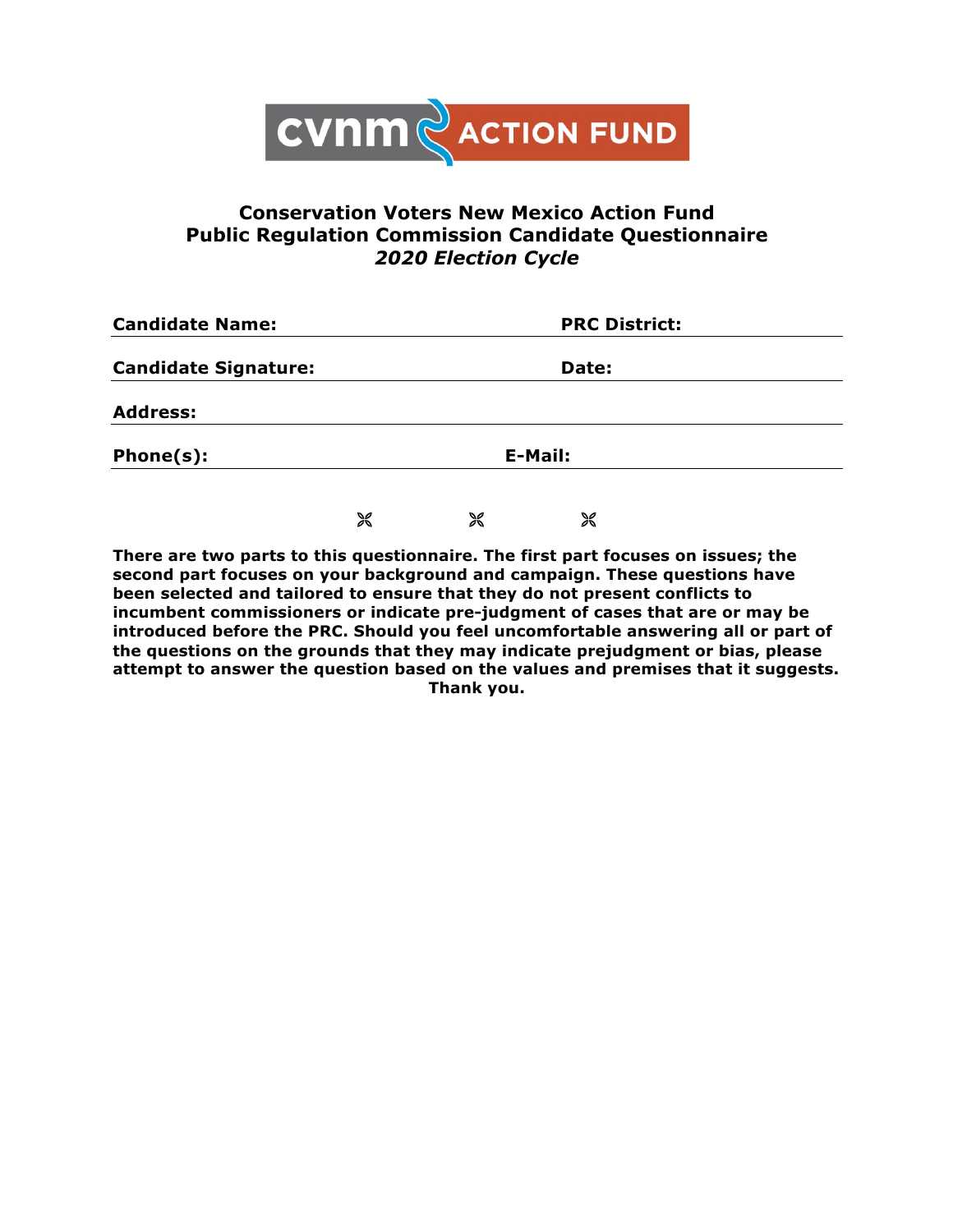## **Issue Questions:**

1. What do you think is the most important thing you can do as a Public Regulation Commissioner (PRC) to bring about a clean and just energy future for New Mexico?

2. The Energy Transition Act of 2019 established procedures and rules for the closure and replacement of coal plants in New Mexico. It also established a Renewable Portfolio Standard that requires investor owned utilities to deliver New Mexico customers with 50% renewable energy by 2030, 80% by 2040, and 100% carbon free energy by 2045. As a PRC commissioner, you'll be charged with ensuring New Mexico's utilities achieve these goals. Will you execute the mandates contained in the Energy Transition Act? Please explain your answer.

o Yes o No

Do you think that New Mexico should get 100% of its energy from renewable sources, like solar, geothermal and wind? If not, please identify the resources that you believe should be a part of the state's energy portfolio.

3. The PRC is currently evaluating different replacement power scenarios to replace the San Juan Generating Station. What priorities and values would you elevate in the replacement power deliberations as a PRC commissioner?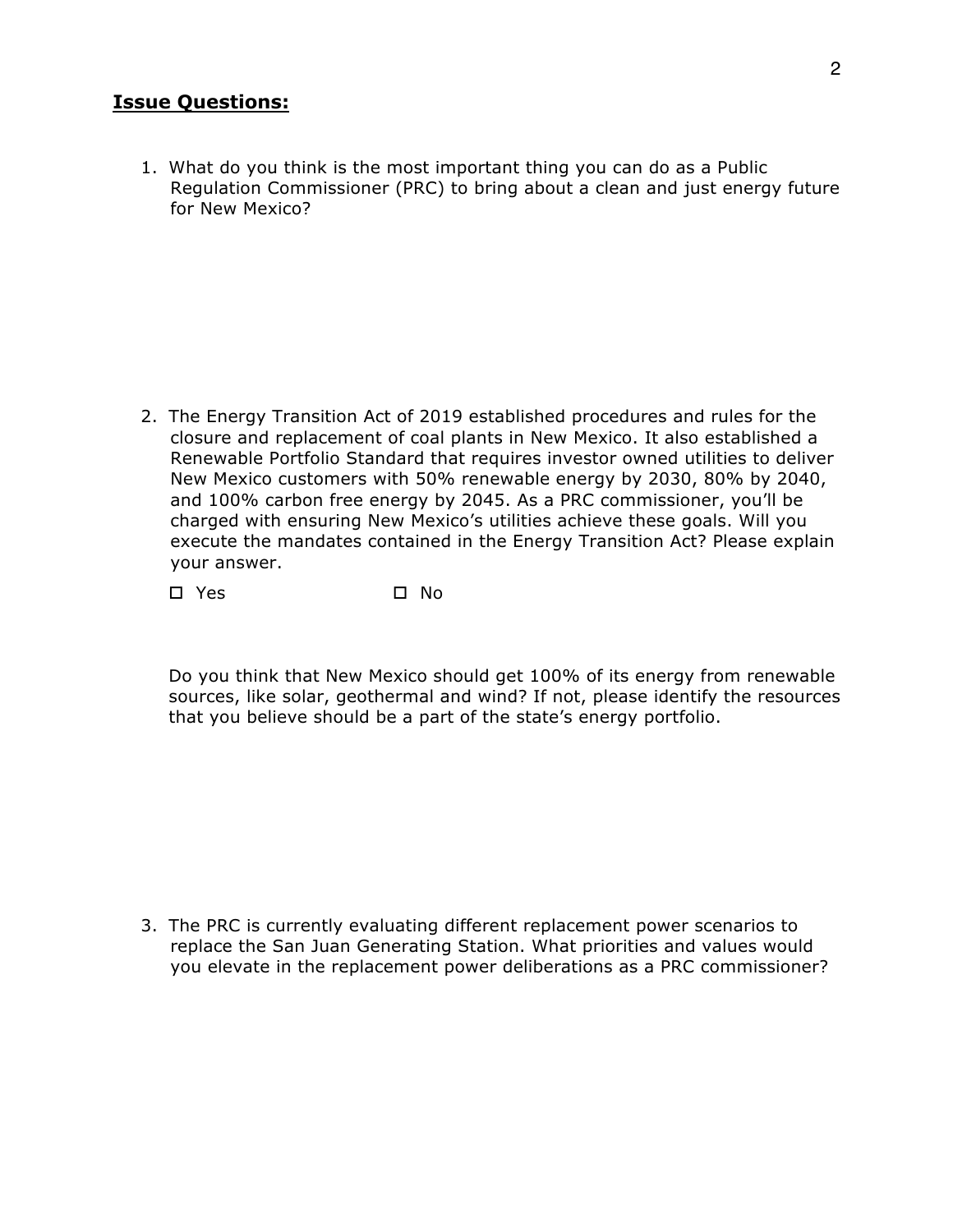4. New Mexico is in the process of joining the rest of the nation in phasing out coal burning generation facilities. As a PRC commissioner, what are some values that you will bring to the process of helping regulate utilities as they plan their transition away from coal? What role do you think that the PRC has in ensuring that transition plans are equitable for impacted communities?

5. As utilities move away from large centralized power production models, the question of utility ownership of generation resources is being raised more frequently. As a PRC commissioner, do you think that you have an obligation to protect competitive power markets? How do you think that your constituents view competitive power markets?

- 6. How will you incorporate the climate crisis in your decision making process as a Commissioner?
- 7. In recent years, the PRC has been plagued by dysfunction and unprofessional conduct between commissioners, including political game playing. As a commissioner, will you commit to be an exemplar of integrity that upholds the seriousness of the work you'll be charged with conducting?

8. What role do you think that nuclear energy has as a generation source in New Mexico? Do you believe that nuclear energy should be expanded? If so, why?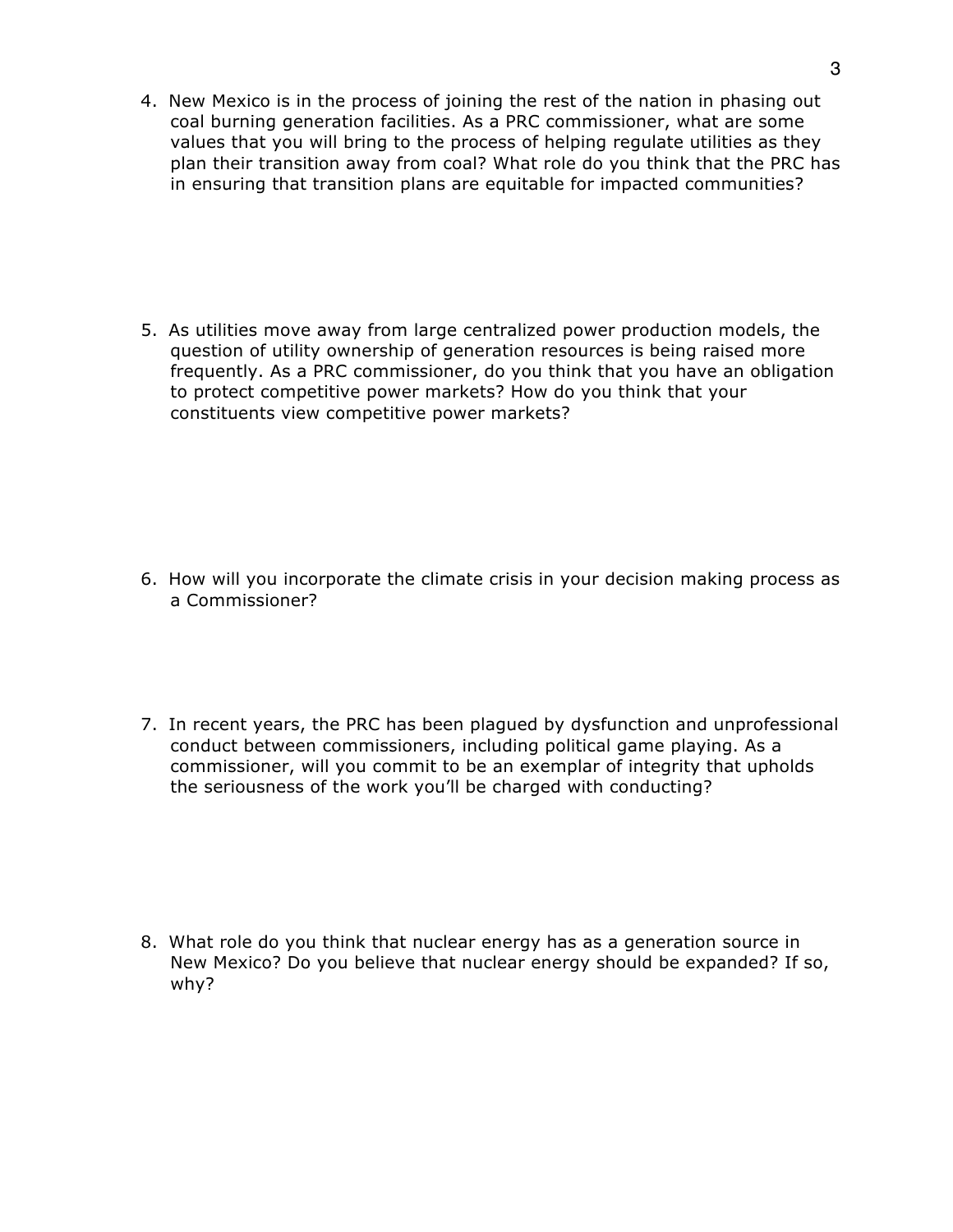9. Current law requires that utilities use 3% to 5% of their revenues for energy efficiency programs. How would you ensure that New Mexico utilities have the most effective energy efficiency programs possible given the amount of funding? Would you support increased funding? Would you support increasing the mandatory savings target?

10. Would you support or oppose efforts by electric utilities to impose an increased customer charge or standby charge on residential customers that install solar generation units on their rooftops? Why?

11. Would you support measures to continue to de-couple utility revenues from sales of electricity? What type of revenue structure do you think would allow utilities to shift away from the current model?

12. Do you support continued use of net metering for solar rooftop systems in New Mexico?

13.What other policies, if any, would you advocate for that would enable New Mexico to move ahead with climate change solutions? How would you ensure that those policies benefit low-income families and/or communities of color?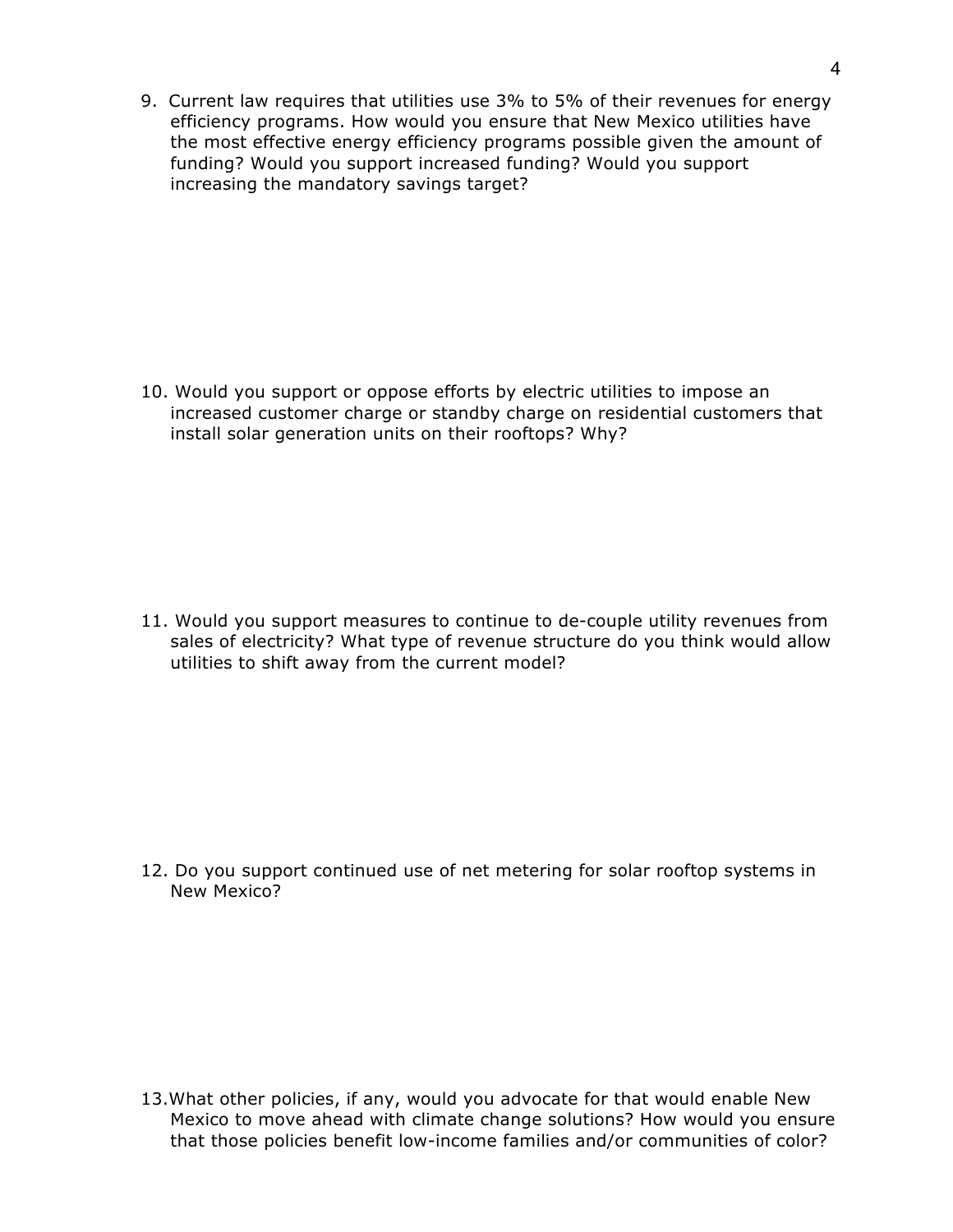14.What is your philosophy about the purpose of the Public Regulation Commission in regulating and managing corporations, especially with respect to their impact on our environment and public health, safety and welfare?

15.Do you believe that the PRC needs reforms at the staff level? If elected, would you support structural changes to the PRC staff structure? If so, what might those reforms look like in order to earn your support?

## **Background and Campaign-Related Questions:**

1. Describe your current occupation and other employment experience relevant to both the election campaign and the position of Public Regulation Commissioner. What other elected positions have you held, if any?

2. What experience do you have with conservation and/or environmental justice issues? What, if any, specific environmental accomplishments are you most proud of?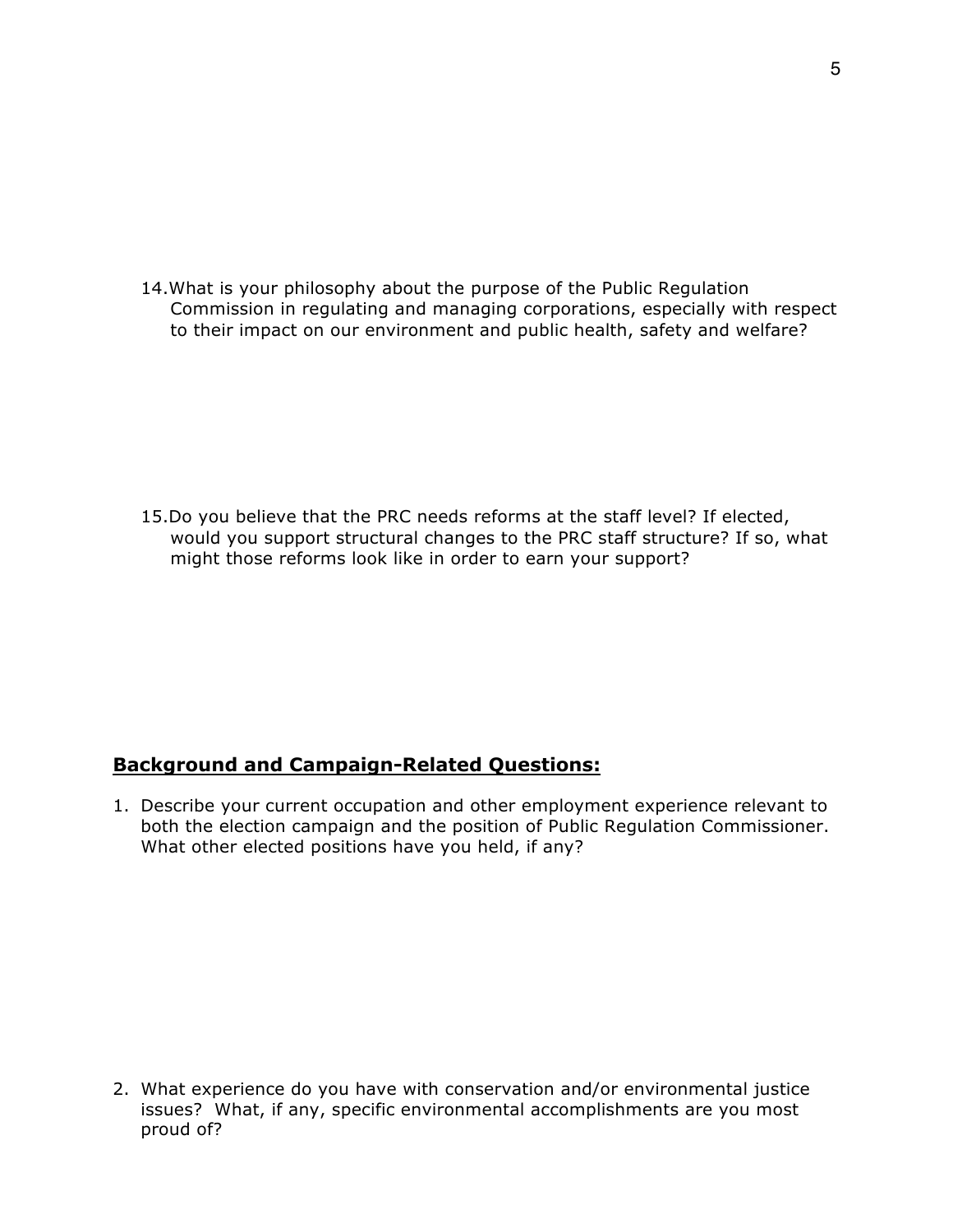3. Are there any anti-conservation and/or environmental justice votes or positions in your past that you wish to explain?

4. Please list the core staff, supporters, and/or fundraisers working on behalf of your campaign, and describe their areas of expertise.

5. a) Have you been endorsed by other groups this election cycle? If so, who? Please include contact information.